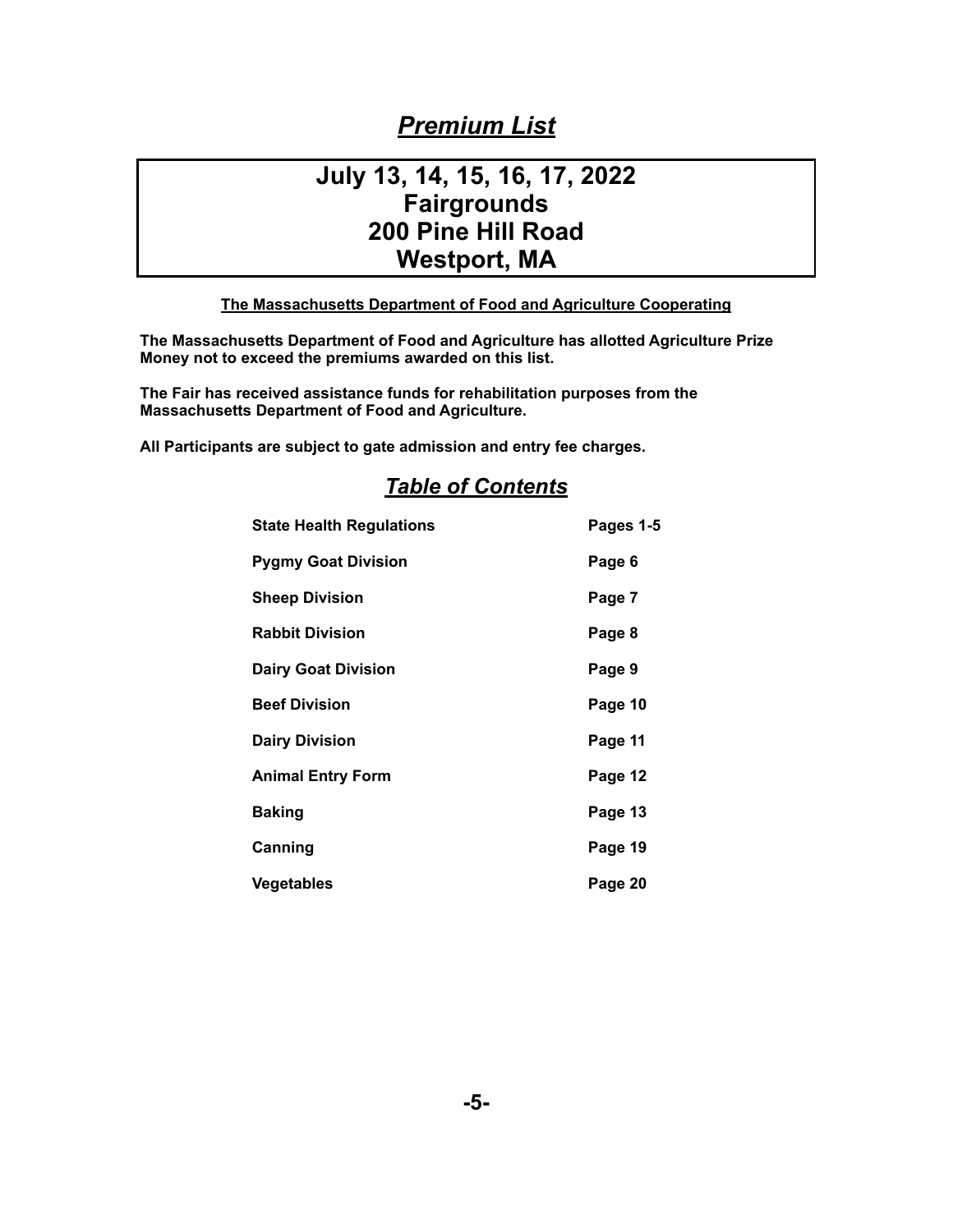## *General Livestock Rules and Regulations*

- 1. **All Westport Fair and Massachusetts 2022 animal health regulations will apply.**
- **The Commonwealth of Massachusetts strongly recommends rabies vaccination for livestock.**
- All exhibitors must show health and ownership papers before animals may be unloaded.
- Ownership must be in exhibitors name by June 1, 2022.
- All animals will be checked for good health before unloading.
- Animals disqualified for health reasons will be required to leave the fairgrounds immediately.

#### **2. All livestock shows are Youth/4-H shows.**

- Exhibitors must be under 20 years of age as of January 1, 2022.
- For the safety of young exhibitors please chose age appropriate livestock, example: small children: small animals.
- Westport Fair is a youth show. Parents and adults are to supervise, not perform the work involved in preparing livestock for the shows.

#### **3. Entries are limited to space available; entries are accepted on a first come basis until space is filled.**

•Mail all entries to show secretaries by July 9, 2022. •Make checks payable to Westport Fair. •See show rules for entry fees and secretary addresses.

#### **4. Proper show dress is required. No sandals or flip-flops allowed in livestock area.**

#### **5. No horned animals allowed for the safety of exhibitors, fairgoers, and other animals.**

#### **6. Feed and hay must be provided by the exhibitor.**

#### •There will be **no overnight exhibitors' camp**.

•All reasonable precautions will be taken by the Westport Fair for the safekeeping of animals, but the Fair will not be held responsible for loss, damage or injury to exhibitors, animals or personal property from any cause.

- Barn Crew will care for livestock when exhibitors are not at the fair.

- Exhibitors are responsible for the feeding, watering, and pick-up while at the fair.

#### **7. Judges' decisions are final.**

•The Show Secretaries reserve the right to combine or omit classes as they see fit.

In accordance with the Massachusetts 4-H Cloverbud Member and Competition policy the following rules apply:

•4-H Cloverbud Members may enter/exhibit classes such as crafts, clothing, vegetables, posters, etc.

•4-H Cloverbud Members may enter/exhibit small animals including poultry, rabbits, caves and small pets. •With the assistance of a knowledgeable teen or adult, 4-H Cloverbud Members may exhibit/show large animals including all beef, dairy, goat, horse, sheep, and other livestock in Fitting & Showmanship Classes and Costume only.

•4-H Cloverbud member Participation in other classes is not allowed.

•The 4-H Cloverbud must have control of the animals and must be properly supervised by an adult at all times.

•All 4-H Cloverbud member animals/exhibit entries will receive a 4-H Cloverbud.

•Award Ribbon. 4-H Cloverbud Members are not eligible for premiums.

#### **8. Parking will be provided for Livestock Trailers in a designated area only.**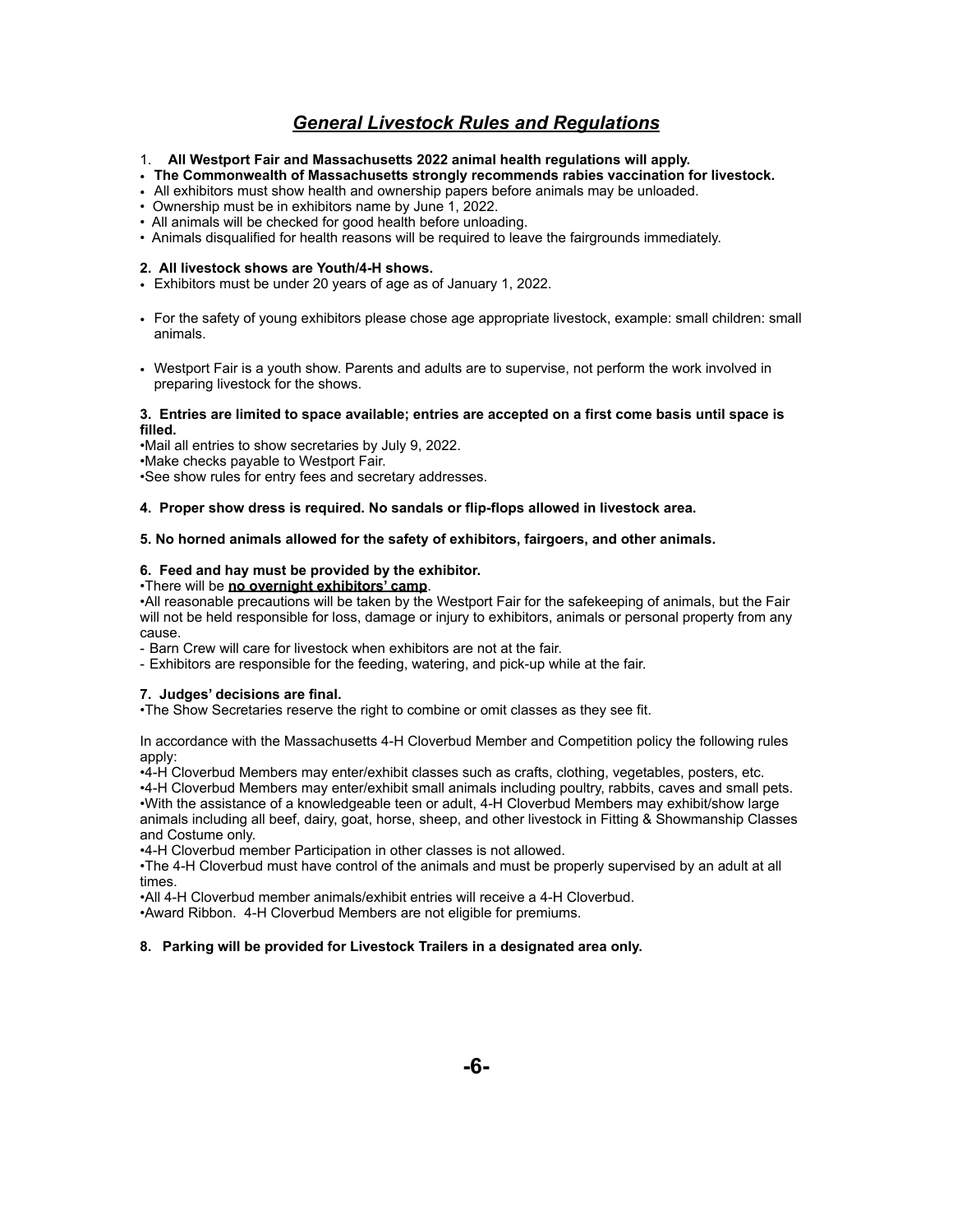### **Westport Fair Pygmy Goat**

 Wednesday July 13, 2022 @ 6:00 pm Send entries to Secretary by July 9, 2022 Secretary: Paula Simmons 234 Chase Road Dartmouth, MA 02747 Email Address: psimms@comcast.net 1-508-974-5641

1. See General Livestock Rules and Regulations and Commonwealth of Massachusetts Livestock Rules.

2. An entry fee of \$2.00 per animal must accompany all entries.

3. Premiums of \$25, \$24, \$23 and \$22 will be paid for all classes.

4. Animals to arrive by 6pm Wednesday July 13, 2022 and stay until the end of the show.

5. Pen space is limited.

#### **Classes**

Fitting and Showmanship (to be judged separately)....

Youth, Novice, Junior, Senior

- 1. Doe Kid 0-6 months
- 2. Doe Kid 6-12 months
- 3. Yearling Doe 12-24 months

## **Junior Champion**

- 4. Doe 2-3 Years
- 5. Doe 3-5 Years
- 6. Doe 5 years and over

## **Senior Champion**

## **Best Doe in Show**

- 7. Wether 0-6 months
- 8. Wether 6-12 months
- 9. Wether 1-3 Years
- 10. Wether 3 Years and over

**Best Wether in Show**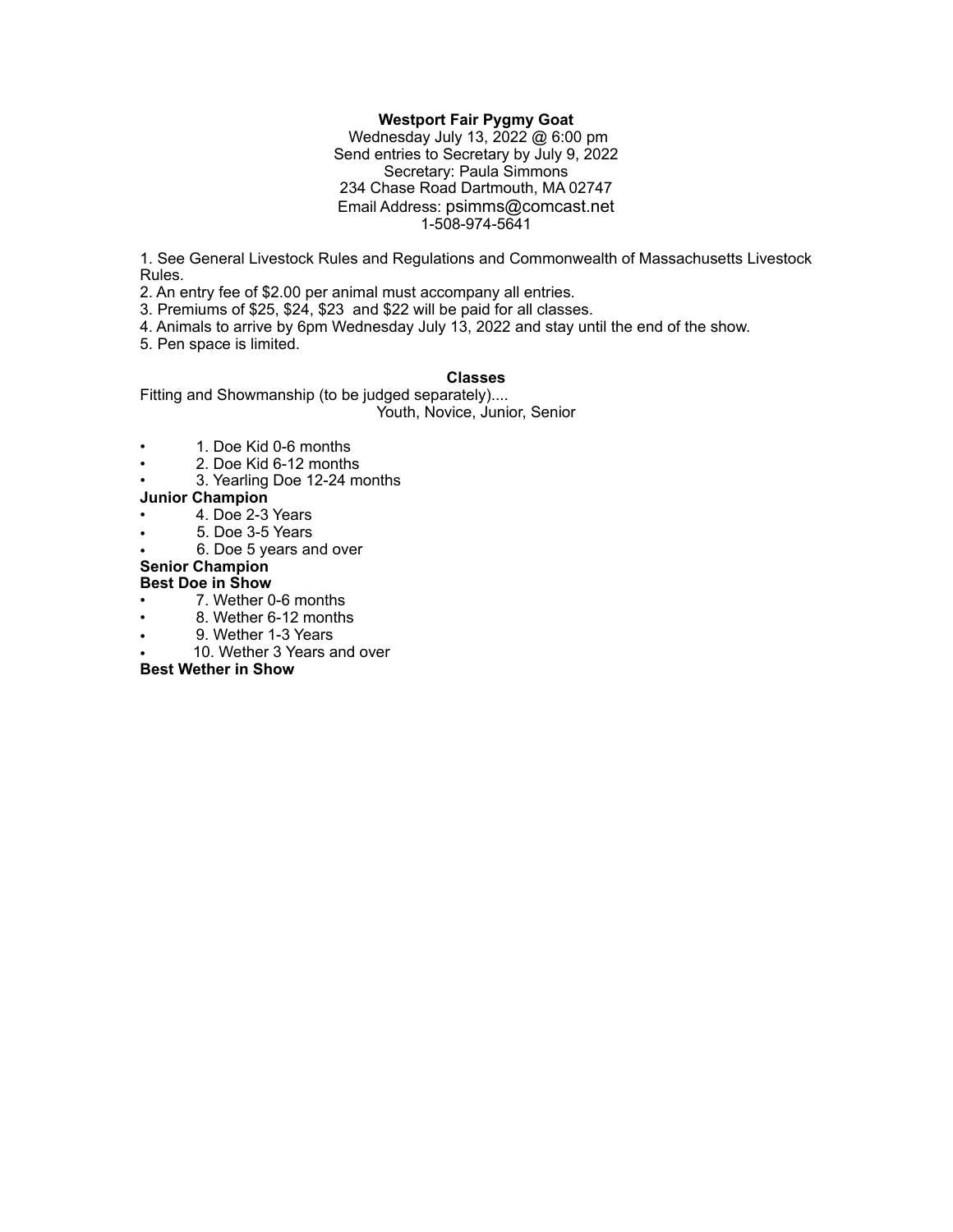#### **Westport Fair Sheep Show**

Thursday July 14, 2022 @ 6:00 PM Send all entries to Secretary by July 9, 2022 Secretary: Paula Simmons 234 Chase Road Dartmouth, MA 02747 Email Address: psimms@comcast.net 1-508-974-5641

1. See General Livestock Rules and Regulations and Commonwealth of Massachusetts Livestock Rules.

2. An entry fee of \$2.00 per animal must accompany all entries.

3. Premiums of \$25, \$24, \$23, \$22 will be paid for all classes.

4. Animals to arrive Wednesday July 13 and stay until Sunday July 17, 2022 @ 7pm.

5. Pen space is limited

6. Call show secretary in advance to reserve pens.

**Breed Classes:** Hampshires, Dorsets, Southdowns, AOP (Write breed name on entry) Grades **Classes** 

- 1. Spring Ewe Lamb<br>2. Fall Ewe Lamb
- 2. Fall Ewe Lamb 1. Light Market<br>
3. Yearling Ewe 1. 2. Medium Mark
- 
- 3. Yearling Ewe 2. Medium Market 2. Medium Market 4. Aged Ewe 2. Medium Market
- 
- 5. Pairs<br>6. Spring 6. Spring Ram Lamb<br>7. Fall Ram Lamb
- 
- 7. Fall Ram Lamb<br>8. Yearling Ram La Yearling Ram Lamb
- 
- 4. Aged Ewe 3. Heavy Market 5. Pairs

**Champion and Reserve Champion Best of Show Champion and Reserve Champion Market Lamb**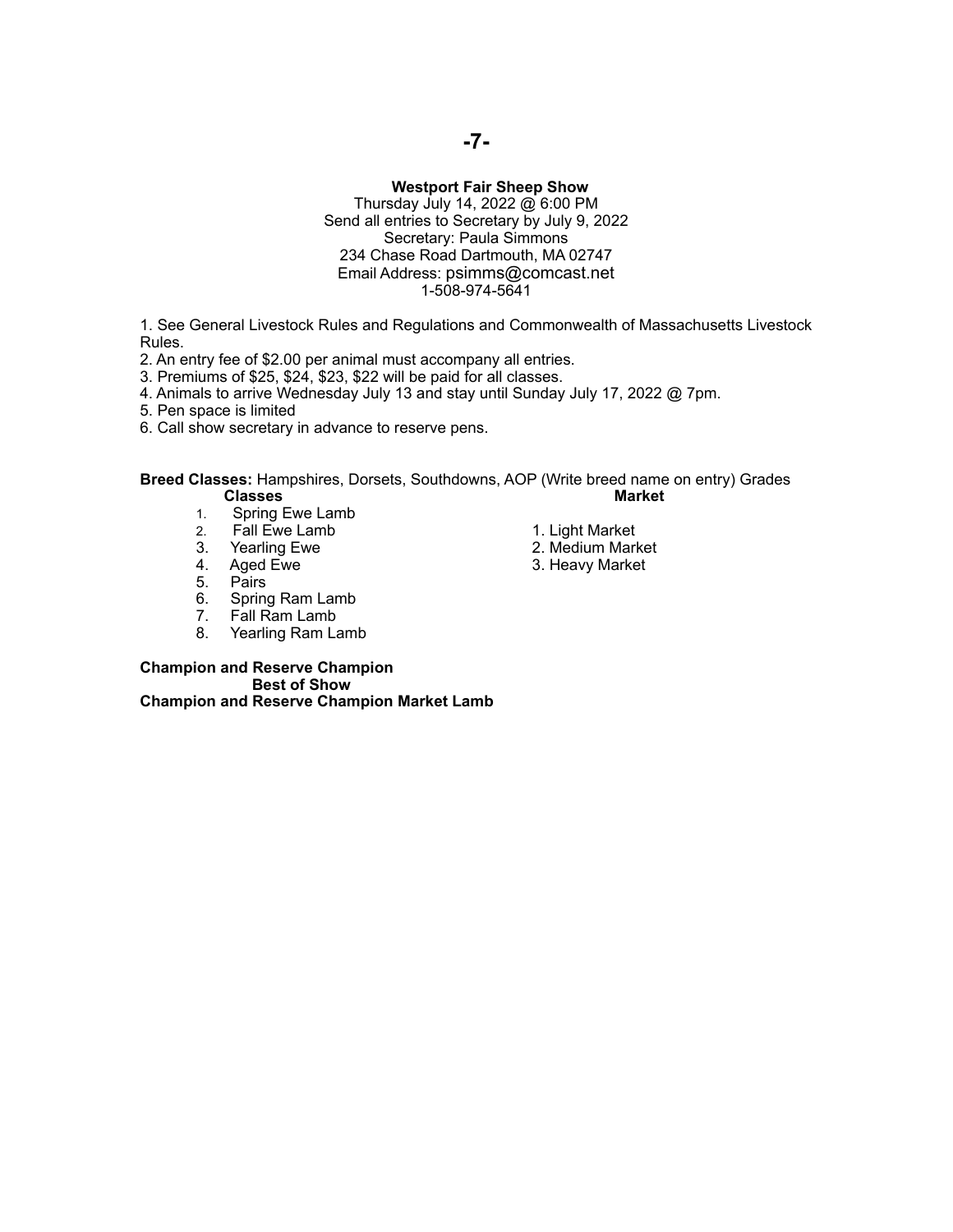## **Westport Fair Rabbit Show**

Saturday July 16, 2022 @ 12 noon Secretary: Julie Silva Mail entries to 56 Ridgeline Drive Westport, MA 02790 by 7/9/2022 Email entries accepted until midnight 7/9/22 jaswater@charter.net 508-889-4234

- 1. See General Livestock Rules and Commonwealth of Massachusetts Livestock Rules.
	- a. Rabbits must be free of visual evidence of the following diseases: snuffles, wet tail, skin and ear infections.
	- b. Proper show dress is required- White shirt (long sleeve or short sleeve with a lab coat) and tan pants (if weather is over 85 degrees shorts are acceptable provided they are not short). No sandals or flip-flops.
	- c. All exhibitors must carry and groom their own animal.
- 2. An entry fee of \$1.00 per animal paid upon arrival.
- 3. Premiums of \$5, \$4, \$3, will be paid for all classes. Prizes will be awarded for top Fitting and Showmanship in each class.
- 4. Animals must arrive by 11 AM on Saturday July 16, 2022 and stay until end of show.
- 5. No pens or cages supplied, exhibitors must supply their own cages.
- 6. Exhibitors must unload and then park in the main parking lot.

| Senior | Showmanship<br>401 | <b>RABBIT</b><br>Fitting<br>402 |
|--------|--------------------|---------------------------------|
| Junior | 301                | 302                             |
| Novice | 201                | 202                             |
| Youth  | 101                | 102                             |

Rabbit breed classes only. Breed classes will follow standard ARBA rules. Premiums of \$5, \$4, \$3 will be paid for each breed of animal. Prizes will be awarded for best in show and reserve best in show.

| Dutch-501             | Dwarf Hotot- 502 | Jersey Wooly- 503 |
|-----------------------|------------------|-------------------|
| Holland Lop-504       | Mini Lop- 505    | Mini Rex- 506     |
| Netherland Dwarf- 507 | Polish- 508      | Satin Angora- 509 |
| Mini Satin- 510       | Tan- 511         | AOP-512           |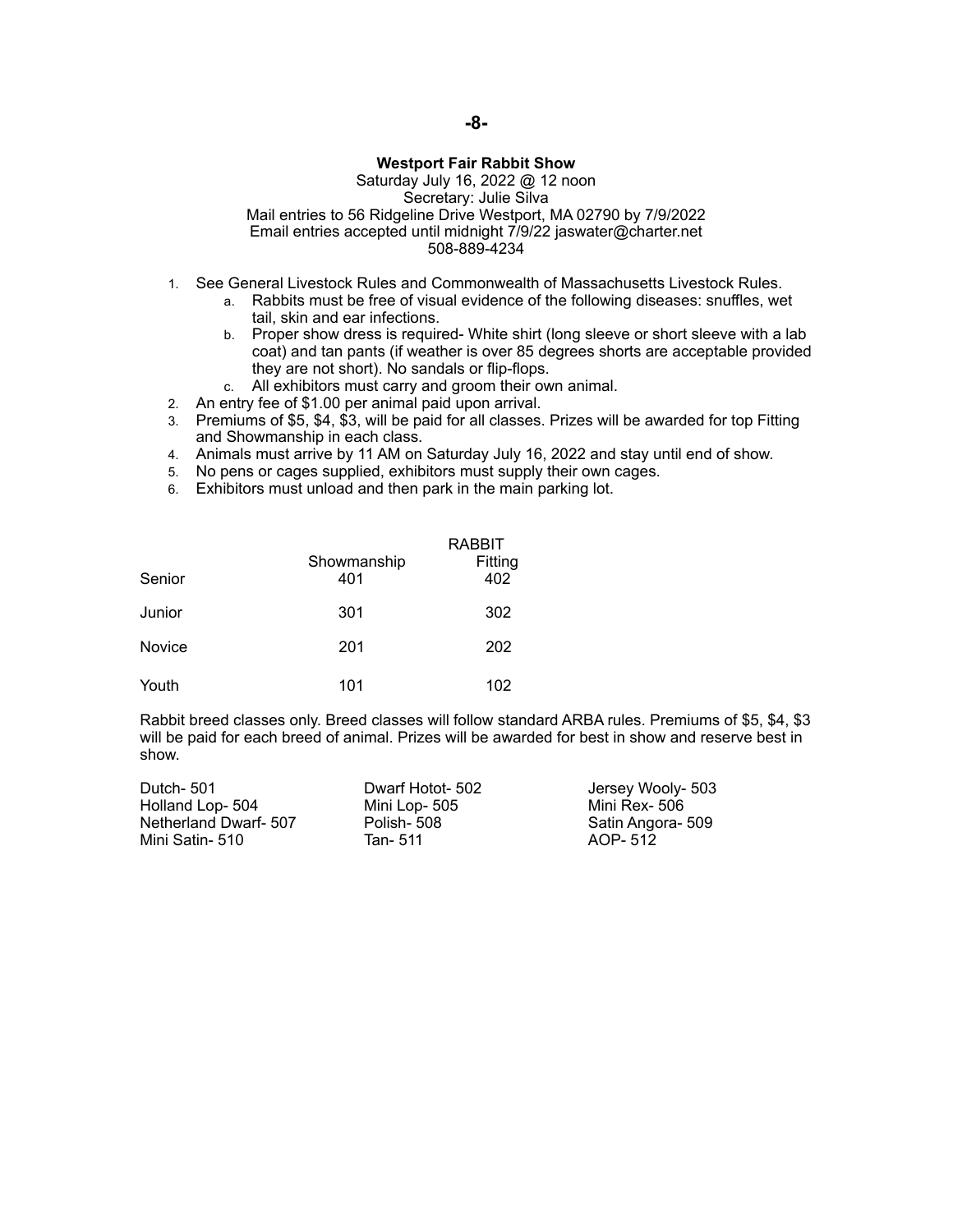## **Westport Fair Dairy Goat Show**

Friday July 15, 2022 @ 6:00PM Send all entries to Secretary by July 9, 2022 Secretary: Paula Simmons 234 Chase Road Dartmouth, MA 02747 Email Address: psimms@comcast.net 1-508-974-5641

1. See General Livestock Rules and Regulations and Commonwealth of Massachusetts Livestock Rules.

2. An entry fee of \$2.00 per animal must accompany all entries.

3. Premiums of \$25, \$24, \$23, \$22 will be paid for all classes.

4. Animals to arrive by 6:00 PM Friday July 15, 2022 and stay until the end of the show.

5. Pen space is limited.

#### **Classes**

Fitting and Showmanship (to be judged separately)... Youth, Novice, Junior, Senior

**Breeds:** Alpine LaMancha Toggenburg Saanen Nubian Oberhasli Recorded Grade N/D

### **Kids**

- 1. Kids 0-4 months
- 2. Kids 4-8 months
- 3. Kids 8-12 months
- 4. Non-milking yearlings 12-24 months

#### **Junior Champion**

- 5. Milking Doe 1 year and under 2 years
- 6. Milking Doe 2-3 years
- 7. Milking Doe over 3-5 years
- 8. Milking Doe 5 years and older

**Senior Champion** 

**Best of Breed**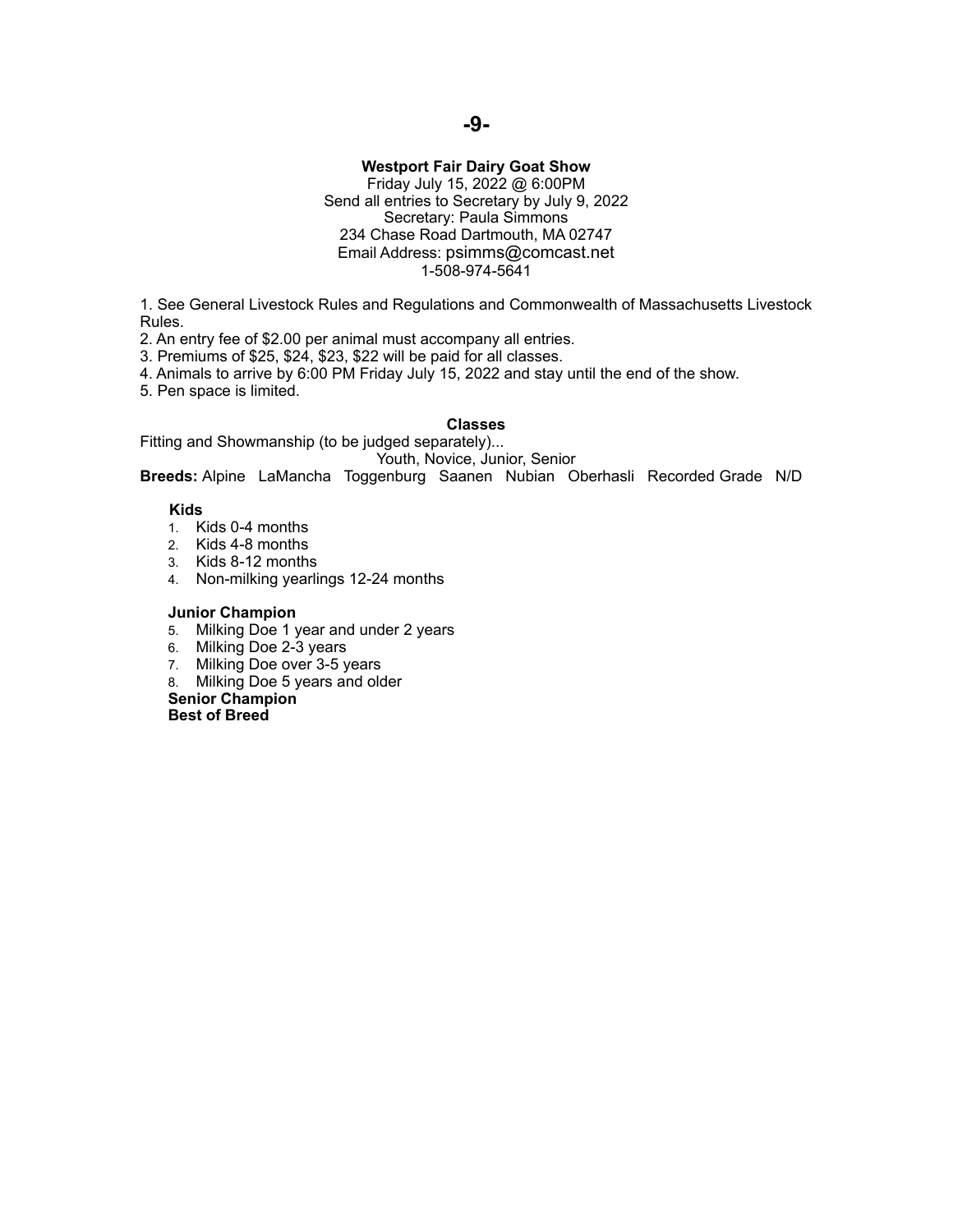## **Westport Fair Beef Cattle Show**

Saturday July 16, 2022 1:00 PM Send entries to secretary by July 9, 2022 Secretary: Paula Simmons 234 Chase Road Dartmouth, MA 02747 Email Address: psimms@comcast.net 1-508-974-5641

- 1. See General Livestock Rules and Regulations and Commonwealth of Massachusetts Livestock Rules.
- 2. An entry of \$3.00 per animal must accompany all entries.
- 3. Premiums of \$50, \$40, \$30, \$20 will be paid for all classes.
- 4. Animals to arrive Wednesday July 13, 2022 between Noon and 6 PM and stay until Sunday July 17, 2022 at 7:00 PM.
- 5. All Cattle must be double tied, Halter and neck strap

**Classes** 

Fitting and Showmanship (to be judged separately). Youth, Novice, Junior, Senior

**Breed Classes: Pure breed Classes:** List Breed \_\_\_\_\_\_\_\_\_\_\_ or Commercial \*Please note Simmental purebred and percentage classes will be offered at the li cattle entered in purebred class must have registration papers. If not, Westport Fair. All cattle entered in purebred class must have registration papers. they will be entered in the commercial class. 1. Junior Calf (under 4 months) 2. Intermediate Calf (4-8 months)

- 3. Senior Calf (8-12 months)
- 4. Junior Yearling (12-16 months)
- 5. Inter Yearling (16-20 months)
- 6. Senior Yearling (20-24 months)

### **Junior Champion**

- 7. Cow 2-3 years
- 8. Cow 3-5 years
- 9. Cow 5 years and older
- **Senior Champion**
- **Best of Breed**

**Best of Show** 

**Steer Classes:** List Breed **Commercial** 10. Under 8 months 11. 8 months-under 14 months 12. Over 14 months **Champion Steer**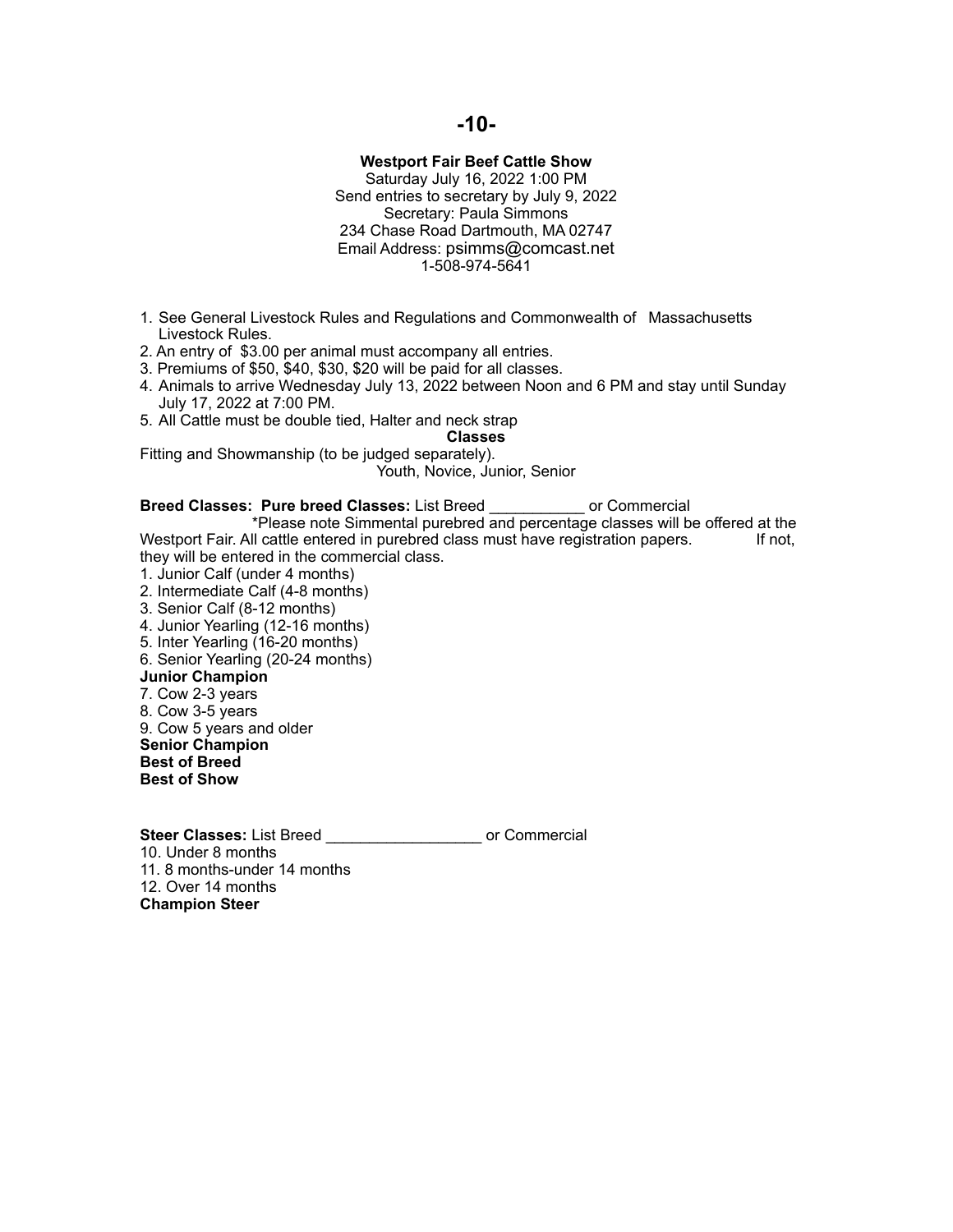### **Westport Fair Dairy Cattle Show**

Sunday July 17, 2022 1:00 PM Send entries to secretary by July 9, 2022 Send entries to secretary: Paula J. Simmons 234 Chase Road Dartmouth, MA 02747 Email Address: psimms@comcast.net 1-508-974-5641

1. See General Livestock Rules and Regulations and Commonwealth of Massachusetts Livestock Rules.

- 2. An entry fee of \$3.00 per animal must accompany all entries
- 3. Premiums of \$50, \$40, \$30, \$20 will be paid for all classes.
- 4. Animals to arrive Wednesday July 13, 2022 between Noon and 6 PM and stay until Sunday July 17, 2022 at 7 PM.
- 5. All Cattle must be double tied, halter and neck strap.

#### **Classes**

Fitting and Showmanship (to be judged separately)... Youth, Novice, Junior, Senior

**Breed Classes:** Holstein, Jersey, Brown Swiss, Milking Shorthorn, Guernsey, Ayrshire, Grade \* All cattle entered in a purebred class must have registration papers. If not, they will be

entered in the grade class.

- 1. Junior Calf (under 4 months)
- 2. Intermediate Calf (4-8 months)
- 3. Senior Calf (8-12 months)
- 4. Junior Yearling (12- 16 months)
- 5. Intermediate Yearling (16-20 months)
- 6. Senior Yearling (20-24 months)
- 7. Heifer (2- 3 years, not in milk)

**Junior Champion** 

8. Cow (2-3 years) 9. Cow (3-5 years)

10. Cow (5 years and older) **Senior Champion Best of Breed Best of Show**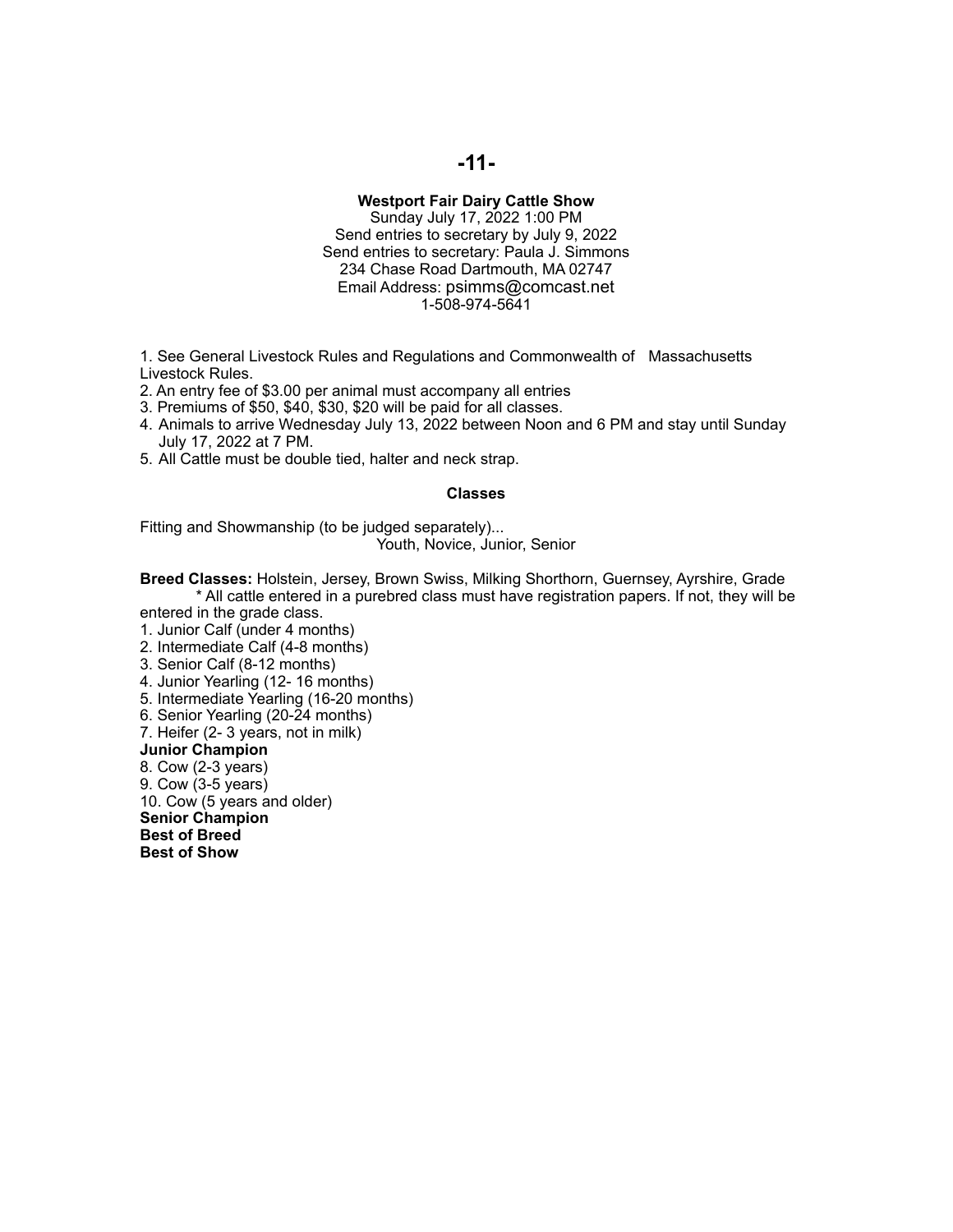## **-13-**

### **Baking Contest**

### Adult and/or Youth and 4-H

**Classes:** Bars, Breads, Brownies, Cakes, Cookies, Muffins, Pies

1. This contest is open to all except professional teachers and persons actively engaged as home economists.

2. All food becomes property of the Westport Fair to be auctioned off.

3. Recipes must accompany all exhibits, and these become property of the Westport Fair.

4. All exhibits must be brought in or on paper plates or other disposable containers, covered with plastic wrap.

- 5. No packaged mixes will be accepted.
- 6. Only one entry per class will be accepted for each exhibitor.

7. Please drop off entries Saturday afternoon between 12pm-5pm at the fair office (building near the north gate).

8. Please include a 3x5 index card with exhibitors name and his or her age.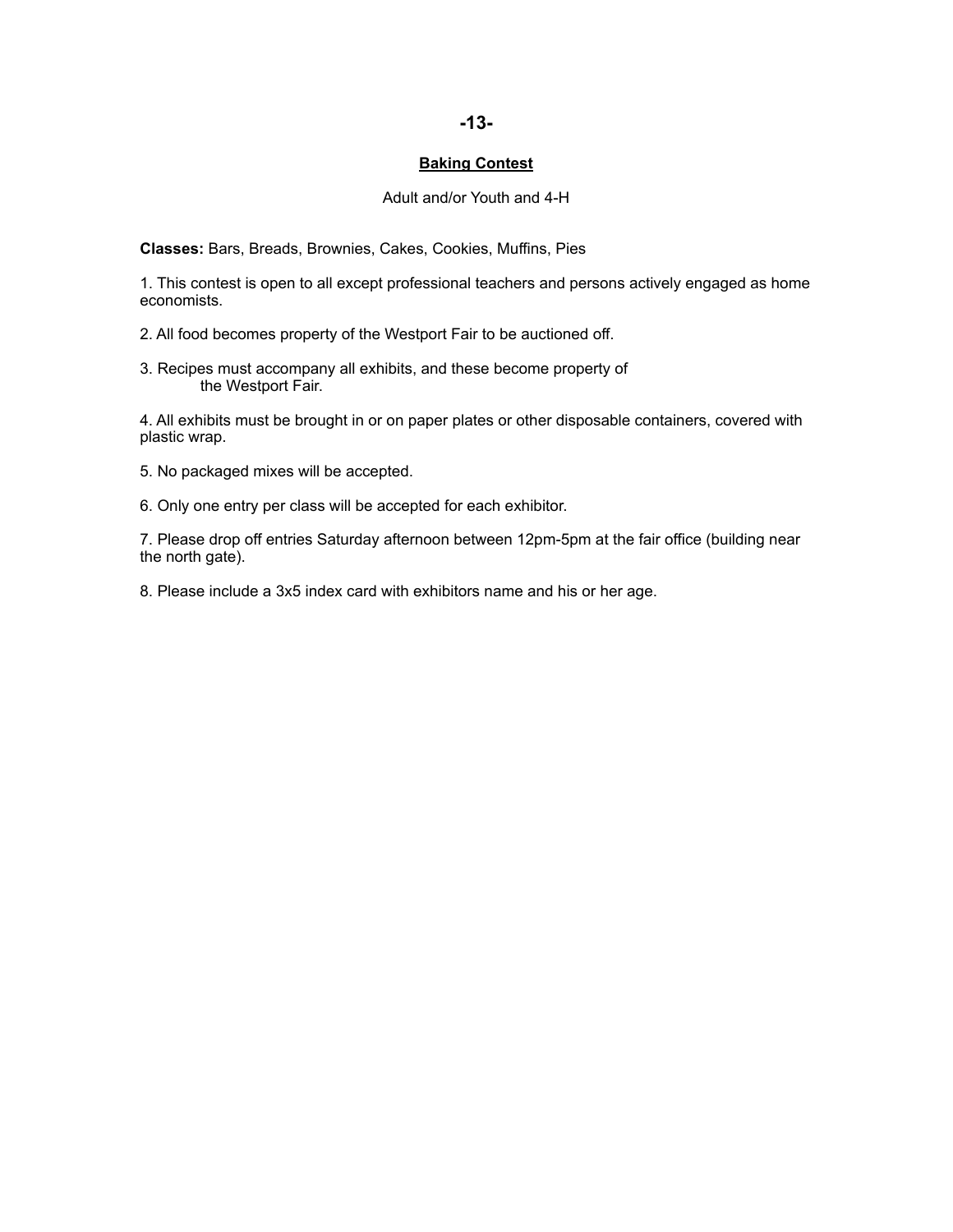## **-19-**

## **Canning**

**-**Entries must be presented in the past 12 months and must be made by exhibitor. **-**Each entry shall be of the standard commercial canning jar size and type.

**-**All canned products including jam and jellies shall be sealed and by:

**Processing** 

Boiling water bath for fruit and tomatoes

Steam pressure for vegetables and meats.

-Variety of classes to be those approved by the U.S.D.A. standards.

-Entries are to be dropped off at the office by the North Gate anytime on Wednesday evening. -Please include a 3x5 index card with exhibitor's name.

Prizes will be awarded on basis of:

- 1. Quality of product
- 2. Workmanship as shown by condition of exhibit
- 3. Practicality of packaging

## Adult and/or Youth

- I. Collections- 3 jars (Following is minimum number of jars)
	- 1. 3 jars of canned fruit- 1 jar each of 3 kinds
	- 2. 3 jars of canned vegetables- 1 jar each of 3 kinds
	- 3. 3 jars of jelly and/or jam- 1 jar each of 3 kinds
	- 4. 3 jars of pickles- 1 jar each of 3 kinds
- II. Vegetables-2 jars
	- 1. Tomatoes 6. Pickles (feature one variety)
	- 2. Beans, snap (green) 7. Corn<br>3. Beans, snap (yellow) 8. Asparagus
	- 3. Beans, snap (yellow)
- 
- 4. Beets 9. Any other vegetable
- 5. Carrots
- III. Fruits- 2 jars
	-
	- 2. Blueberries 6. Plums<br>3. Pears 6. Plums 7. Cherrie
	-
	-
- IV. Jelly and Jam- 2 jars, not less than 4 ounces
	- 1. Jelly (same variety) competing for one set of prizes.
	- 2. Jam (same variety) competing for the same set of prizes.

Ribbons will be awarded as prizes for canning.

- 1. Peaches 6. Raspberries
	-
	- 7. Cherries
- 4. Blackberries 8. Any other fruit